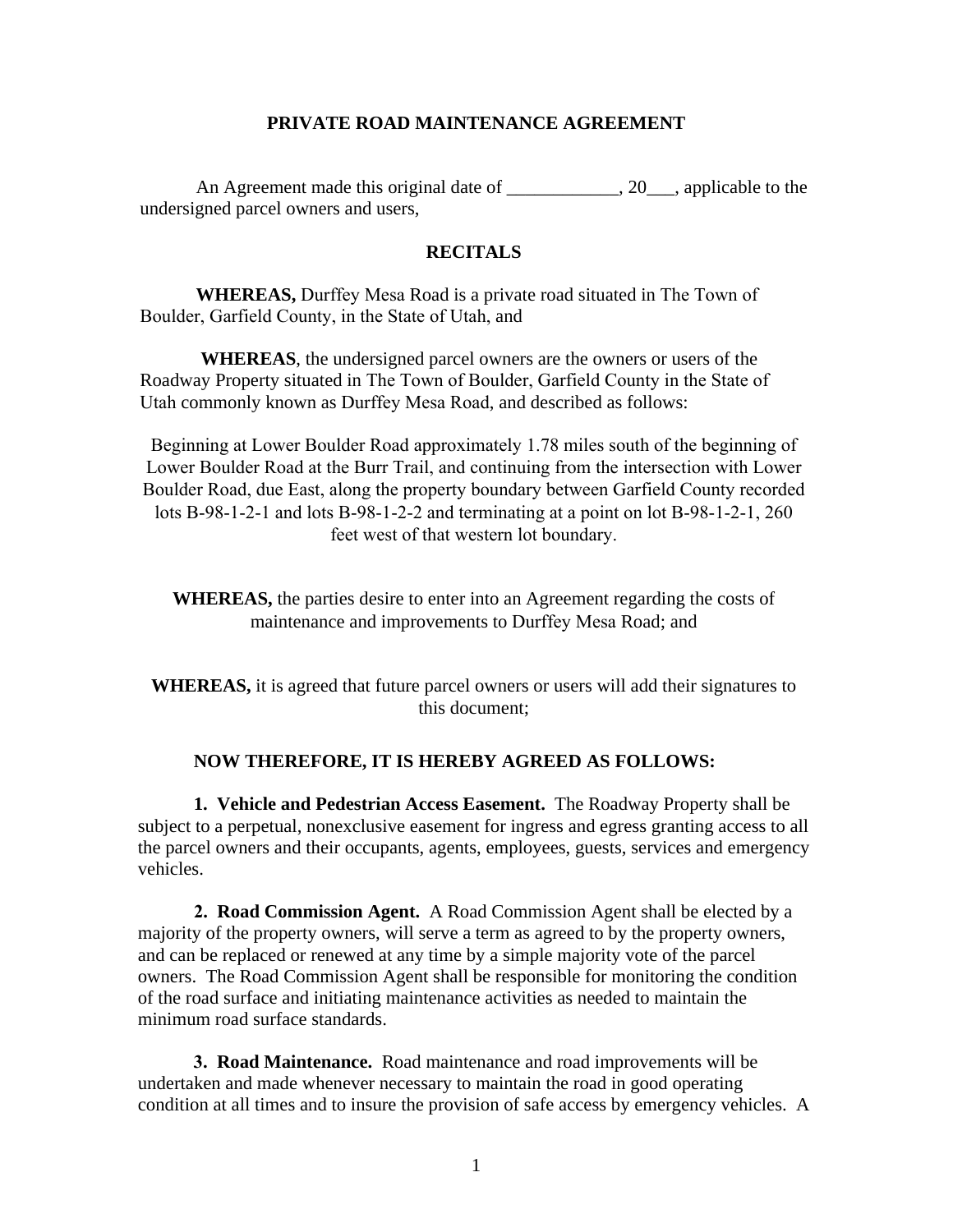majority vote of parcel owners is required for any road improvements and to accept the bid for any road improvement contract. Before authorizing expenditures for future road improvements, parcel owners will be notified by the Road Commission Agent, cost estimates will be provided, and a majority agreement will be required. If any parcel owner performs improvements, maintenance, repairs or replacements without the approval of the other lot owners prior to performing such work, the lot owner performing such work shall become liable for the entire cost thereof, unless such work is deemed an emergency. However, where emergency repairs are necessary as more particularly noted in Paragraph No. 13 below, neither majority vote nor prior approval is necessary before making such improvements or undertaking such maintenance.

**4. Parking.** For the safety of the residents, no machinery, trailers, vehicles or other property may be stored or parked upon the Private Road except parking of vehicles for limited periods of time (not to exceed twelve hours).

**5. Cost Sharing.** Road maintenance, snowplowing and road improvement costs shall be shared on a pro-rata basis between the parcel owners sharing access to the above mentioned road. Each parcel owner's share of costs incurred shall be determined as follows: Pro-rated cost share will be based upon the percentage of roadway extending from the start of the Private Road to the intersection of each driveway where a residence exists, or to the midpoint of a property frontage that is adjacent to the roadway when a residence does not exist. The Road Commission Agent shall provide the owners an updated copy of the cost allocations at any point that changes are made to the cost allocations.

**6. Prepayment.** Prepayment of maintenance, snowplowing and improvement costs will be made to the road maintenance account by each property owner. Annually, on or before a date as specified by the Road Commission Agent, each parcel owner will contribute their pro-rated share of the estimated annual cost for road maintenance, road improvements, and annual snow removal. The Road Commission Agent shall send each parcel owner a two week notice of the annual payments due.

**7. Definition of a Parcel.** A parcel is defined as a land entity having a certified survey map (CSM), a platted subdivision lot number, or a parcel identification number in the case of unplatted lands. Each parcel is assessed and granted (1) vote regardless of the number of owners. If a parcel is owned by more than one person, all of the owners of the parcel will collectively be referred to as the "parcel owner" for purposes of this Agreement, and will be entitled to one collective vote (i.e. each parcel represents one vote in the matters covered by this Agreement).

**8. Future Parcels.** Any additional parcels gaining access to the Private Road by way of splitting existing parcels will be bound by all terms and conditions of this agreement, and will be required to pay that portion of the maintenance, snowplowing and improvement costs incurred after the split as determined using the formula contained in Paragraph No. 6 above. If any additional parcels are created after the original Private Road Maintenance Agreement is signed, the new parcel owners must also sign the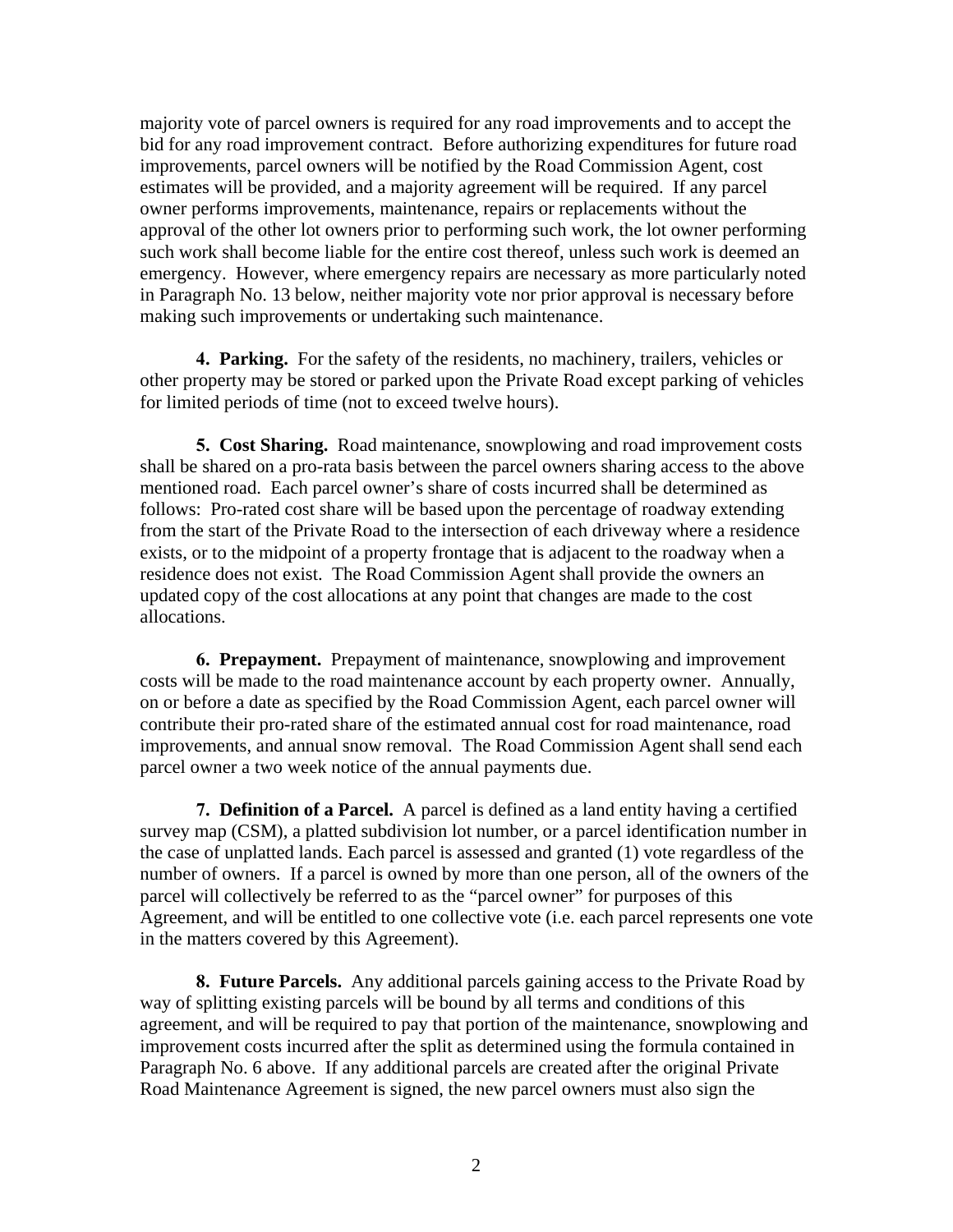agreement. When a parcel is being sold on a land contract, the land contract vendee shall be deemed the owner of record.

**9. Snow Plowing.** The Private Road shall be snowplowed so as to permit year round access. The cost shall be shared by the parcel owners as indicated in Paragraph No. 6 above. Individual driveway snow plowing, if desired, will be invoiced to the parcel owners directly by the snow plow contractor.

**10. Checking Account.** The Road Commission Agent shall establish and maintain a bank checking account with a local bank, and will prepare and distribute to the herein affected parcel owners an annual income and expense report and a yearend balance sheet, accounting for all funds received and disbursed.

**11. Effective Term.** This Agreement shall be perpetual, and shall encumber and run with the land as long as the road remains private.

**12. Binding Agreement.** This Agreement shall be binding upon the parties hereto, their respective heirs, executors, administrators and assigns.

**13. Amendment.** This Agreement may be amended only by a two-thirds majority consent of all parcel owners.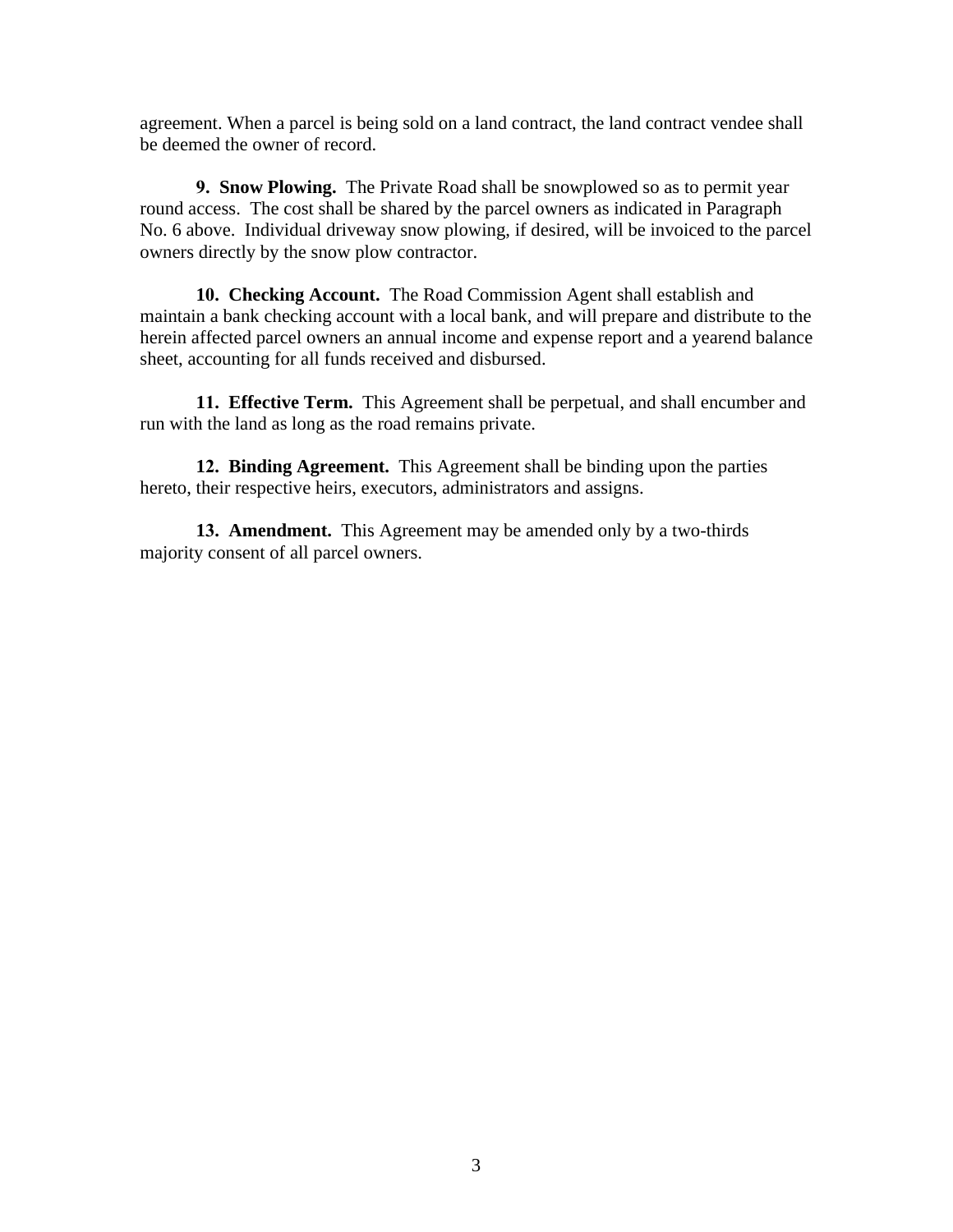**14. Enforcement.** This Agreement may be enforced by a majority of parcel owners. If a court action or lawsuit is necessary to enforce this Agreement, the party commencing such action or lawsuit shall be entitled to reasonable attorney fees and costs, if the party prevails.

**15. Disputes.** If a dispute arises over any aspect of the improvements, maintenance, repair or replacement, a third party arbitrator shall be appointed to resolve the dispute. The decision of the arbitrator shall be final and binding on all of the lot owners. Contact information for local arbitrators can be obtained through the American Arbitration Assocation. In selecting a third party arbitrator, each lot shall be entitled to one vote, and the nominee receiving a majority of the votes shall be the arbitrator. All parties shall share in the cost of any arbitration.

**16. Notices.** Parcel owners under the Agreement shall be notified by mail or in person. If an address of a parcel owner is not known, a certified notice will be mailed to the address to which the parcel owner's property tax bills are sent.

**17. Invalidity.** Should any provision in this Agreement be deemed invalid or unenforceable, the remainder of the Agreement shall not be affected and each term and condition shall be valid and enforceable to the extent permitted by law.

**18. Other Agreements.** This Private Road Maintenance Agreement replaces all previous Private Road Maintenance Agreements regarding the described Private Road.

**19. Disclaimer by Town.** It is understood and agreed that the Town of Boulder, the Town Council, the Planning Commission and the agents of the Town shall not be liable or responsible in any manner to the developer or the property owners along the road, or to their contractors, subcontractors, agents, or any other person, firm or corporation, for any debt, claim, demand, damages, action or causes of action of any kind or character arising out of or by reason of the activities or improvements being required herein.

**20. Recording This Document.** Original and amended copies of this document , including added signatures, shall be recorded and provided to the Town Clerk by the Road Commission Agent.

\_\_\_\_\_\_\_\_\_\_\_\_\_\_\_\_\_\_\_\_\_\_\_\_\_\_\_\_\_\_\_\_\_\_\_\_\_\_\_\_\_\_\_\_\_\_\_\_\_\_\_ \_\_\_\_\_\_\_\_\_\_\_\_\_\_\_

\_\_\_\_\_\_\_\_\_\_\_\_\_\_\_\_\_\_\_\_\_\_\_\_\_\_\_\_\_\_\_\_\_\_\_\_\_\_\_\_\_\_\_\_\_\_\_\_\_\_\_\_\_\_\_\_\_\_\_\_\_\_\_\_\_\_\_\_

Signed,

Anson Fogel and Alexandra Fuller  $\langle$  date>